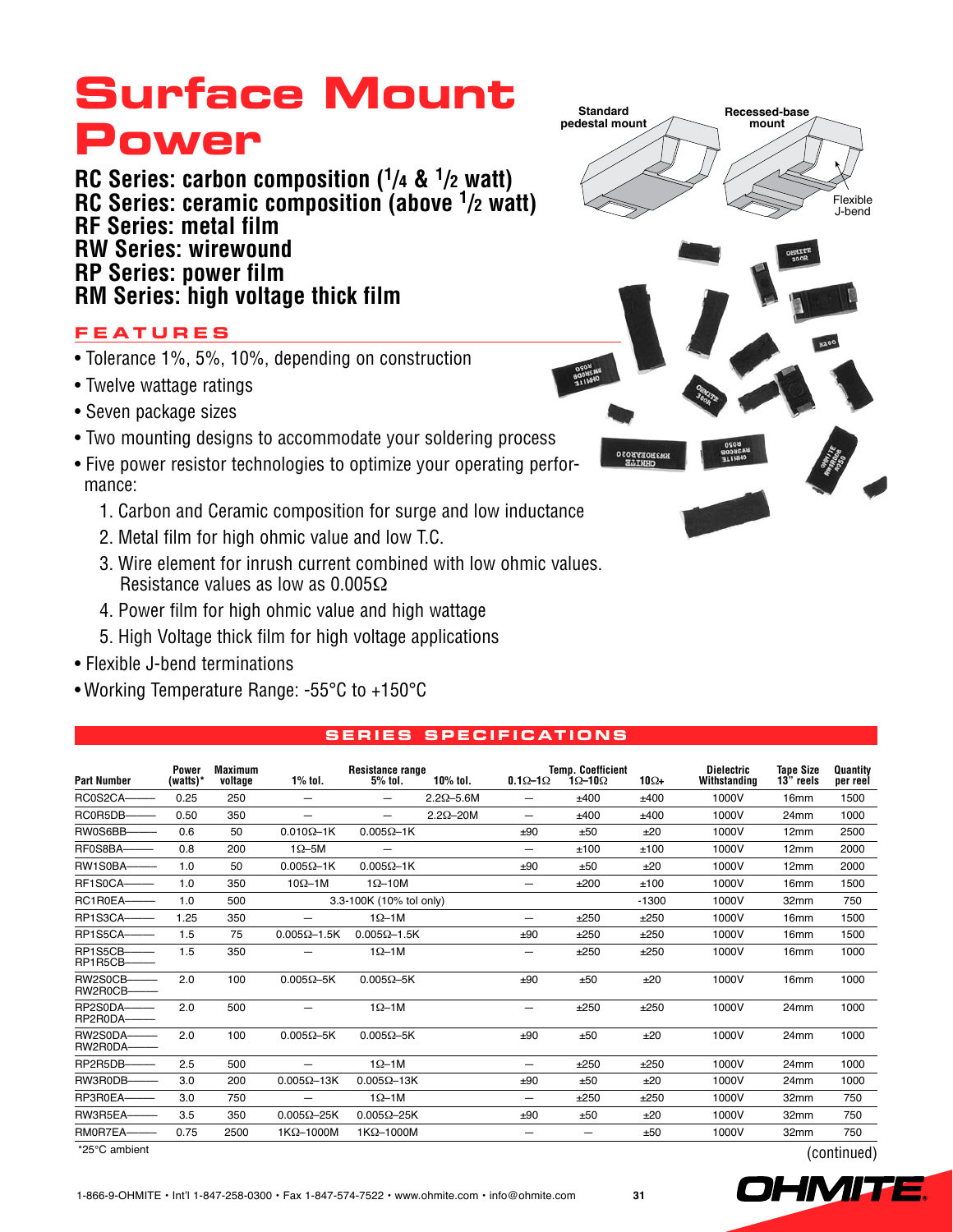#### **p e r fo rma nc e data**

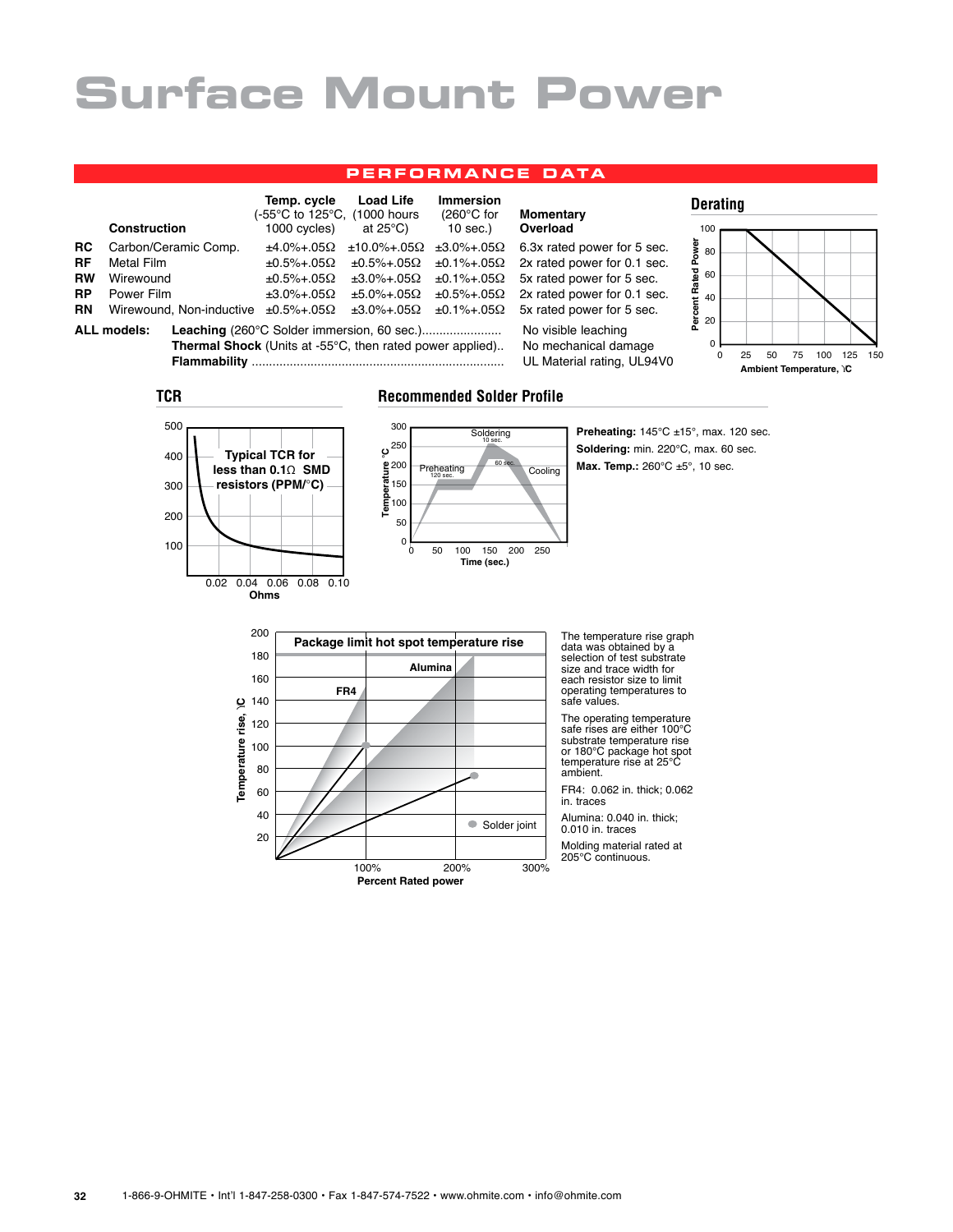#### **d ime nsions**

(in./mm)





Recommended for glue dot application

|    |                 |                   |                                                                                                                                                              | <b>PC Board Land Pattern</b> |                   |             |                   |                   |        |       |                                                |       |       |
|----|-----------------|-------------------|--------------------------------------------------------------------------------------------------------------------------------------------------------------|------------------------------|-------------------|-------------|-------------------|-------------------|--------|-------|------------------------------------------------|-------|-------|
|    | <b>Packages</b> | A                 | В                                                                                                                                                            | c                            | D                 | G           |                   |                   |        | M     | N                                              | 0     | P     |
| BA | (in.)           | $.246 \pm .020$   | $.136 \pm 0.005$                                                                                                                                             | .133 REF                     | .110±.010         | .047 Nom.   | $.054 + .012$     | $.136 \pm 0.005$  | .150   | .346  | .098                                           | .126  | .050  |
|    | (mm)            | $6.248 \pm 0.508$ | $3.454 \pm 127$                                                                                                                                              | 3.378 REF                    | $2.794 \pm 0.254$ | 1.194 Nom.  | 1.372±.305        | $3.454 \pm 127$   | 3.81   | 8.79  | 2.49                                           | 3.20  | 1.27  |
| CA | (in.)           | $.394 \pm .020$   | $.159 + .005$                                                                                                                                                | .156 REF                     | $.220 \pm .010$   | $.062$ Nom. | $.078 + .012$     | $.159 + .005$     | .256   | .524  | .134                                           | .126  | .060  |
|    | (mm)            | 10.008±.508       | $4.039 \pm 0.127$                                                                                                                                            | 3.962 REF                    | $5.588 \pm 0.254$ | 1.575 Nom.  | 1.981±.305        | $4.038 \pm 0.127$ | 6.50   | 13.31 | 3.40                                           | 3.20  | 1.52  |
| CВ | (in.)           | $.407 + .020$     | $.226 \pm .005$                                                                                                                                              | .222 REF                     | $.260 \pm .010$   | .062 Nom.   | $.084 \pm .012$   | $.222 \pm .005$   | .276   | .537  | .131                                           | .126  | .093  |
|    | (mm)            | 10.338±.508       | $5.74 \pm 0.127$                                                                                                                                             | 5.639 REF                    | $6.604 \pm 0.254$ | 1.575 Nom.  | $2.134 \pm 0.305$ | $5.639 \pm 0.127$ | 7.01   | 13.64 | 3.33                                           | 3.20  | 2.36  |
| DA | (in.)           | $.455 + .020$     | $.240 \pm .005$                                                                                                                                              | .236 REF                     | $.260 \pm .010$   | $.062$ Nom. | $.143 + .012$     | $.226 \pm .005$   | .317   | .585  | .134                                           | .155  | .093  |
|    | (mm)            | 11.557±.508       | $6.096 \pm 0.127$                                                                                                                                            | 5.994 REF                    | $6.604 \pm 0.254$ | 1.575 Nom.  | $3.632 \pm .305$  | $5.740 \pm 0.127$ | 8.05   | 14.86 | 3.40                                           | 3.94  | 2.36  |
| DB | (in.)           | $.625 \pm .020$   | $.273 \pm .005$                                                                                                                                              | .268 REF                     | $.417 \pm .010$   | .062 Nom.   | $.143 \pm .012$   | $.226 \pm .005$   | .474   | .742  | .134                                           | .155  | .093  |
|    | (mm)            | 15.875±.508       | $6.934 \pm 127$                                                                                                                                              | 6.807 REF                    | 10.592±.254       | 1.575 Nom.  | $3.632 \pm .305$  | $5.740 \pm 0.127$ | 12.040 | 18.85 | 3.40                                           | 3.94  | 2.36  |
| EA | (in.)           | $.811 \pm .020$   | $.273 \pm .005$                                                                                                                                              | .268 REF                     | $.572 \pm .010$   | .093 Nom.   | $.143 \pm .012$   | $.273 \pm .005$   | .611   | 1.000 | .195                                           | .155  | .093  |
|    | (mm)            | 20.599±.508       | $6.934 \pm 127$                                                                                                                                              | 6.807 REF                    | 14.529±.254       | 2.362 Nom.  | $3.632 \pm .305$  | $6.934 \pm 127$   | 15.52  | 25.4  | 4.95                                           | 3.94  | 2.36  |
| BB | (in.)           | $.202 + .010$     | $.10{\pm}010$                                                                                                                                                | $.095$ REF                   | $.079 + .010$     | .050 Nom.   | $.065 + .012$     | $.135 \pm .005$   | 0.078  | 0.328 | 0.125                                          | 0.126 | 0.026 |
|    | (mm)            | $5.140 \pm 0.508$ | $2.54 \pm 0.127$                                                                                                                                             | 2.41 REF                     | $2.00 \pm 0.254$  | 1.280 Nom.  | 1.640±.305        | $3.420 \pm 0.127$ | 1.98   | 8.33  | 3.18                                           | 3.20  | 0.66  |
|    |                 |                   | Note 1: Packages BA and CA are only available with a pedestal base. Packages CB and DA are available in either pedestal or recessed base. Packages DB and EA |                              |                   |             |                   |                   |        |       | Land pattern dimensions are for reference only |       |       |

**Note 1:** Packages BA and CA are only available with a pedestal base. Packages CB and DA are available in either pedestal or recessed base. Packages DB and EA<br>are only available in a recessed base.<br>**Note 2:** Test point is

**Note 3:** Tape and reel dimensions per EIA 481 A except "EA" size which is 12 mm component pitch versus 16mm pitch.

#### **Reel Dimensions**



<sup>0.098 /</sup> 2.5 min. width 0.394 / 10 min. depth

| Size             | A nom. | в                             | C max.    | Quantity           |
|------------------|--------|-------------------------------|-----------|--------------------|
| 12mm             | 13"    | $0.488" + 0.078$ . $-0.00$    | 0.724"    | 2000 pcs. BA or    |
|                  |        | $12.4$ mm $+2.0. -0.0$        | 18.4mm    | 2500 pcs. BB       |
| 16 <sub>mm</sub> | 13"    | $0.646" + 0.078$ . -0.00      | 0.882"    | 1500 pcs. CA or    |
|                  |        | $16.4$ mm $+2.0. -0.0$        | $22.4$ mm | 1000 pcs. CB       |
| 24mm             | 13"    | $0.961^{\circ}$ +0.078, -0.00 | 1.196"    | 1000 pcs. DA or DB |
|                  |        | $24.4$ mm +2.0. -0.0          | 30.4mm    |                    |
| 32 <sub>mm</sub> | 13"    | $1.276" +0.078$ . -0.00       | 1.52"     | 750 pcs. EA        |
|                  |        | $32.4$ mm +2.0. -0.0          | 38.4mm    |                    |

All reels are compatible with major pick-and-place machines and made in accordance with EIA 481 A (except EA size, which is 12mm component pitch versus 16mm pitch).

(continued)

**OHMITE**